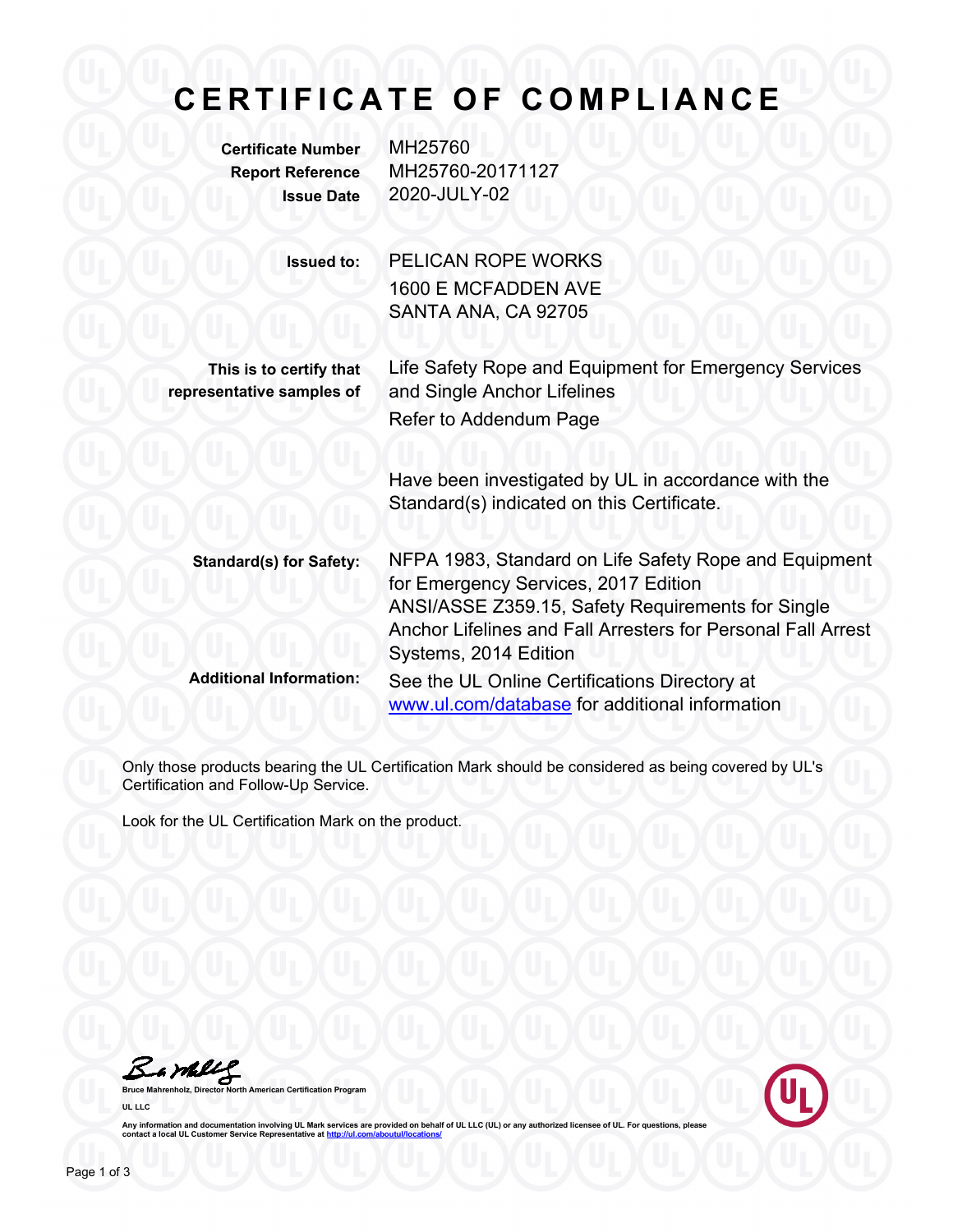## **CERTIFICATE OF COMPLIANCE**

**Certificate Number** MH25760

**Report Reference** MH25760-20171127 **Issue Date** 2020-JULY-02

This is to certify that representative samples of the product as specified on this certificate were tested according to the current UL requirements.

Emergency Service Life Safety Rope per NFPA 1983-2017 and Single Anchor Lifelines per ANSI/ASSP Z359.15-2014, where noted, in the following models:

| Model<br>Number | Rope<br>Designation                | <b>Diameter</b><br>(mm) | <b>NFPA Use</b><br>Class | Minimum<br><b>Breaking</b><br>Strength (MBS)<br>(kN) | <b>Percent Elongation</b> |      | ANSI/ASSP<br>Z359.15-<br>2014? |
|-----------------|------------------------------------|-------------------------|--------------------------|------------------------------------------------------|---------------------------|------|--------------------------------|
| 2WP-200         | <b>Static Master</b>               | 16.0                    | General                  | 49.1<br>$(11046$ lbf)                                | @ 1.35 kN                 | 1.2  | Yes                            |
|                 |                                    |                         |                          |                                                      | @ 2.7 kN                  | 2.9  |                                |
|                 |                                    |                         |                          |                                                      | @ 4.4 kN                  | 4.6  |                                |
| 2WP-160         | <b>Static Master</b>               | 13.0                    | General                  | 44.0<br>(9901 lbf)                                   | @ 1.35 kN                 | 1.4  | Yes                            |
|                 |                                    |                         |                          |                                                      | @ 2.7 kN                  | 3.0  |                                |
|                 |                                    |                         |                          |                                                      | @ 4.4 kN                  | 5.2  |                                |
|                 |                                    | 12.5                    | General                  | 43.6<br>(9809 lbf)                                   | @ 1.35 kN                 | 2.4  | Yes                            |
| 2WP2-160        | <b>Static Master</b><br>Ш          |                         |                          |                                                      | @ 2.7 kN                  | 4.2  |                                |
|                 |                                    |                         |                          |                                                      | @ 4.4 kN                  | 6.4  |                                |
| 1WPP-160        | <b>Static Master</b><br><b>PRO</b> | 12.5                    | General                  | 40.0<br>(9000 lbf)                                   | @ 1.35 kN                 | 1.4  | Yes                            |
|                 |                                    |                         |                          |                                                      | @ 2.7 kN                  | 2.2  |                                |
|                 |                                    |                         |                          |                                                      | @ 4.4 kN                  | 3.0  |                                |
| 2WP-140         | <b>Static Master</b>               | 11.0                    | Technical                | 34.0<br>(7652 lbf)                                   | @ 1.35 kN                 | 2.9  | No                             |
|                 |                                    |                         |                          |                                                      | @ 2.7 kN                  | 5.9  |                                |
|                 |                                    |                         |                          |                                                      | @ 4.4 kN                  | 9.1  |                                |
| 2WP-120         | <b>Static Master</b>               | 10.0                    | Technical                | 27.6<br>$(6214$ lbf)                                 | @ 1.35 kN                 | 2.4  | N/A                            |
|                 |                                    |                         |                          |                                                      | @ 2.7 kN                  | 5.4  |                                |
|                 |                                    |                         |                          |                                                      | @ 4.4 kN                  | 8.1  |                                |
| 2WP2-140        | <b>Static Master</b><br>Ш          | 11.0                    | Technical                | 31.2<br>(7017 lbf)                                   | @ 1.35 kN                 | 4.3  | No                             |
|                 |                                    |                         |                          |                                                      | @ 2.7 kN                  | 7.6  |                                |
|                 |                                    |                         |                          |                                                      | @ 4.4 kN                  | 10.8 |                                |
| 2WPP2-140       | <b>Static Master</b><br><b>PRO</b> | 11.0                    | Technical                | 30.0<br>$(6739$ lbf)                                 | @ 1.35 kN                 | 2.2  | Yes                            |
|                 |                                    |                         |                          |                                                      | @ 2.7 kN                  | 3.4  |                                |
|                 |                                    |                         |                          |                                                      | @ 4.4 kN                  | 4.4  |                                |
|                 | <b>Static Master</b><br><b>PRO</b> | 11.0                    | Technical                | 28.0<br>$(6300$ lbf)                                 | @ 1.35 kN                 | 1.6  | Yes                            |
| 1WPP-140        |                                    |                         |                          |                                                      | @ 2.7 kN                  | 2.6  |                                |
|                 |                                    |                         |                          |                                                      | @ 4.4 kN                  | 3.8  |                                |

Barkey

**Bruce Mahrenholz, Director North American Certification Program**

**UL LLC**

Any information and documentation involving UL Mark services are provided on behalf of UL LLC (UL) or any authorized licensee of UL. For questions, please<br>contact a local UL Customer Service Representative at <u>http://ul.co</u>